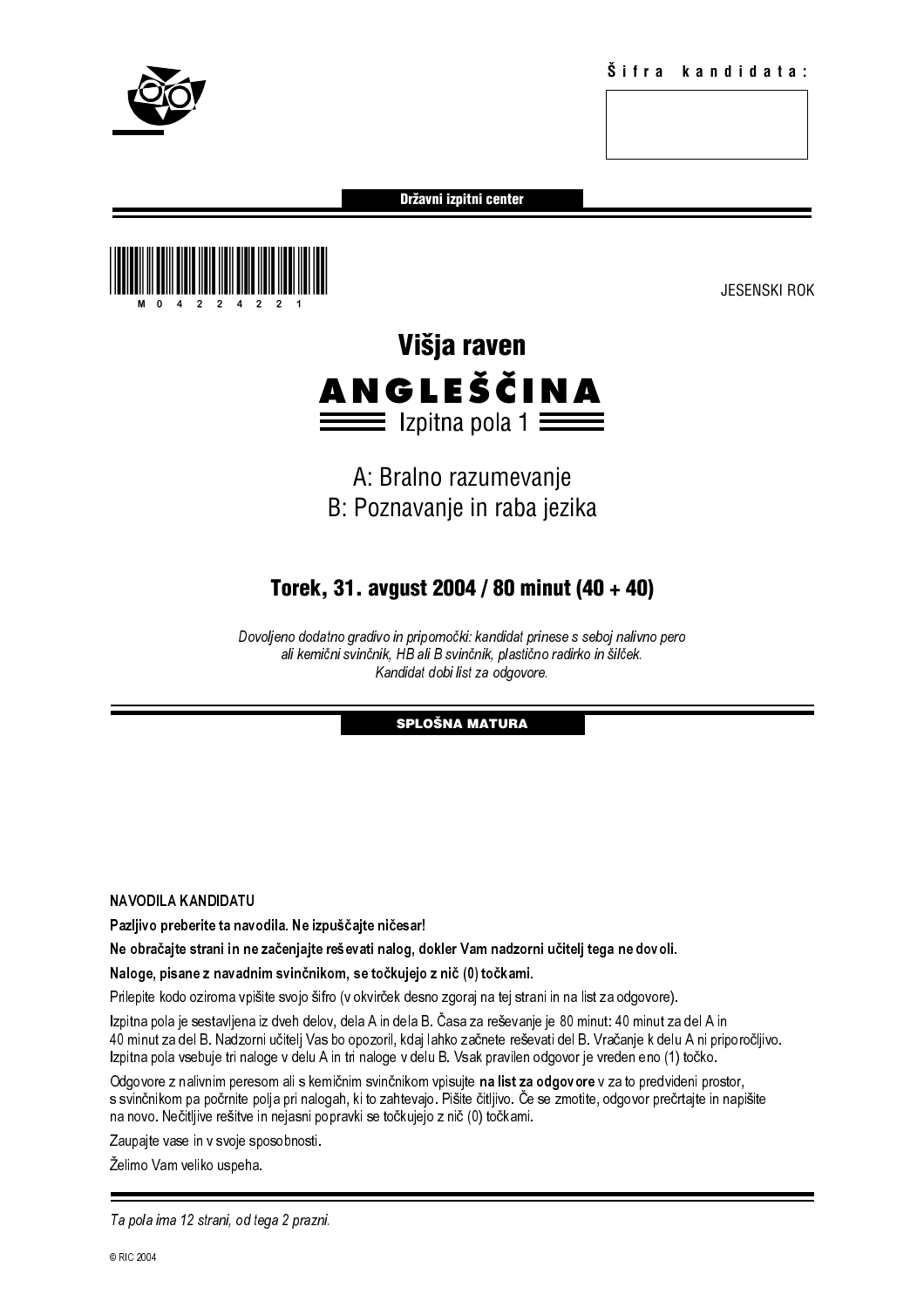### A: BRALNO RAZUMEVANJE (Čas reševanja: 40 minut)

**A: BRALNO RAZUMEVANJE** (Čas reševanja: 40 minut)<br>READING TASK 1: SHORT ANSWERS<br>Answer <u>In note form</u> in the spaces provided on the answer<br>fixemple:<br>0. What is Group 7A trying to do?<br>**What time is it? Well, no on**<br>1. What Mark *in note form* in the spaces pro<br>Example:<br>0. What is Group 7A trying to do?<br>**What time is it? V**<br>1. What is surprising about telling time?<br>2. Who is in charge of time standards?<br>3. What influences the speed of the Ear Answer <u>in note form</u> in the spaces provided on the answer sheet.<br>Example:<br>
O. What is Group 7A trying to do?<br> **What time is it? Well, no one know**<br>
1. What is surprising about telling time?<br>
2. Who is in charge of the spe Example:

# 0. What is Group 7A trying to do? **Define time**<br> **What time is it? Well, no one l**<br>
1. What is surprising about telling time?<br>
2. Who is in charge of time standards?<br>
3. What influences the speed of the Earth?<br>
4. What is What time is it? Well, no one knows for sure.

- 
- 2. Who is in charge of time standards?<br>3. What influences the speed of the Eart<br>4. What is used to balance the celestial<br>5. How many time measuring systems d<br>6. What is used in air navigation to avoid<br>7. Who would be affec
- 3. What influences the speed of the Earth 4. What is used to balance the celestial<br>4. What is used to balance the celestial<br>5. How many time measuring systems<br>6. What is used in air navigation to avoid<br>7. Who would be affe
- 
- 
- 3. What is used to balance the celestial time<br>5. How many time measuring systems do w<br>6. What is used in air navigation to avoid co<br>7. Who would be affected by Klepczynski's 4. What is used in air navigation to avoid confusion between different<br>6. What is used in air navigation to avoid confusion between different<br>7. Who would be affected by Kiepczynski's solution? 5. What is used in air navigation to avoid confusion to avoid confusion to avoid confusion to avoid confusion to avoid confusion to avoid the affected by Klepczynski's solution?
- For the confusion of air navigation to a void confusion between different timescales.<br>7. Who would be affected by Klepczynski's solution? 7. Who would be affected by Klepczynski's solution?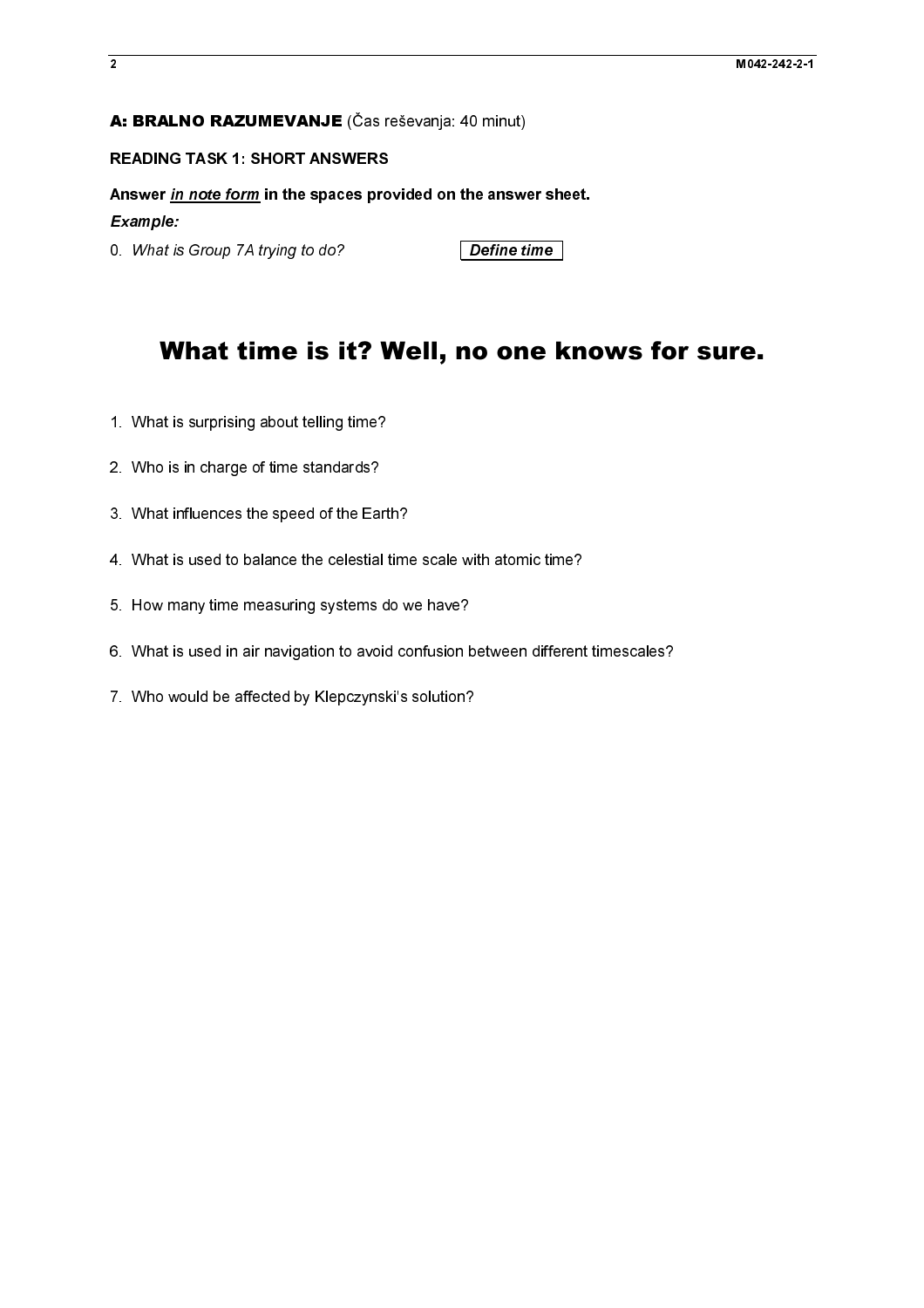## What time is it? Well, no one knows for sure.

Adapted from an article in The Guardian, 26 June 2003, by David Adam

Working Group 7A of the International Telecommunication Union may sound like an anonymous international committee like any other. But this is no quango of grey bureaucrats in greyer suits arguing over the desired colour of toilet paper. At the heart of this group's discussions is something of fundamental importance to anyone who has ever taken a second to fall in love or to score a goal: time itself, and how to define it.

Unbeknown to most people there is not a single accepted way of telling the time, but several different scales running concurrently. The differences are usually small, but the scales can be as much as 30 seconds apart and the gap between them is growing steadily.

"There's a possibility for danger. We should only have one type of timescale throughout the world," says Bill Klepczynski, a time expert.

The International Telecommunication Union ITU – the global body that agrees time standards – is taking the issue seriously, and has set up the working group to advise it what to do. "We're trying to gather data on how people are using time, what sort of problems they have and whether or not a contiguous timescale would be beneficial," says Ron Beard, who heads the group.

But the plans have not pleased everyone, and arguments about the best way forward are rattling the usually steady world of timekeeping.

The problem arises because the Earth cannot keep time as accurately as modern atomic clocks, which count the steady shaking of atoms. These atomic clocks replaced the motion of the Earth as the world's official timekeeper in 1967. The pull of the moon is gradually slowing our planet down, so every now and then our clocks are halted for a second to let it catch up.

The first of these "leap seconds" was introduced in 1972, mainly as a favour to astronomers and others who still relied on the old-style celestial time. A further 31 leap seconds have been added since, most recently on December, 31 1998.

And that would be that, were it not for the fact that the precise timekeeping offered by atomic clocks is now becoming widely available – most commonly through the satellite global positioning system used for navigation. To add to the confusion, GPS uses yet another timescale.

It includes the leap seconds added until the GPS clock was set in 1980, but has ignored those added since. This means GPS time is now running 13 seconds ahead of coordinated universal time – which includes all added leap seconds and to which most clocks on Earth are set – but is some 19 seconds behind international atomic time, which is based on atomic clocks and ignores leap seconds.

This multiplicity of timescales is increasingly dangerous. "We need to go to a uniform timescale," Mr Klepczynski says. "When you have these planes navigating and flying around, what time system do you use to coordinate everything?"

Widening gaps between the GPS time used by aircraft navigation systems and the time used on the ground could generate confusion between a plane's reported and actual position, he says, and so increase the risk of a collision.

Computer software converts between the different timescales used. "But if anybody ever makes a mistake there's going to be a big problem," Mr Klepczynski says. His solution is to scrap the leap second, effectively merging atomic time and universal time.

One group opposed to the scrapping of the leap second are astronomers, whose sensitive telescopes still rely on time set by the Earth's rotation. Switching to atomic time would throw their instruments out of kilter, and leave them facing costly upgrades.

Changing the system could store up problems for our descendants. Without the braking effect of leap seconds, our clocks would steadily run faster and faster than the Earth's rotation, with the effect that the sun would rise later and later in the morning.

What time is it? It could be a while yet before we know for sure.

© The Guardian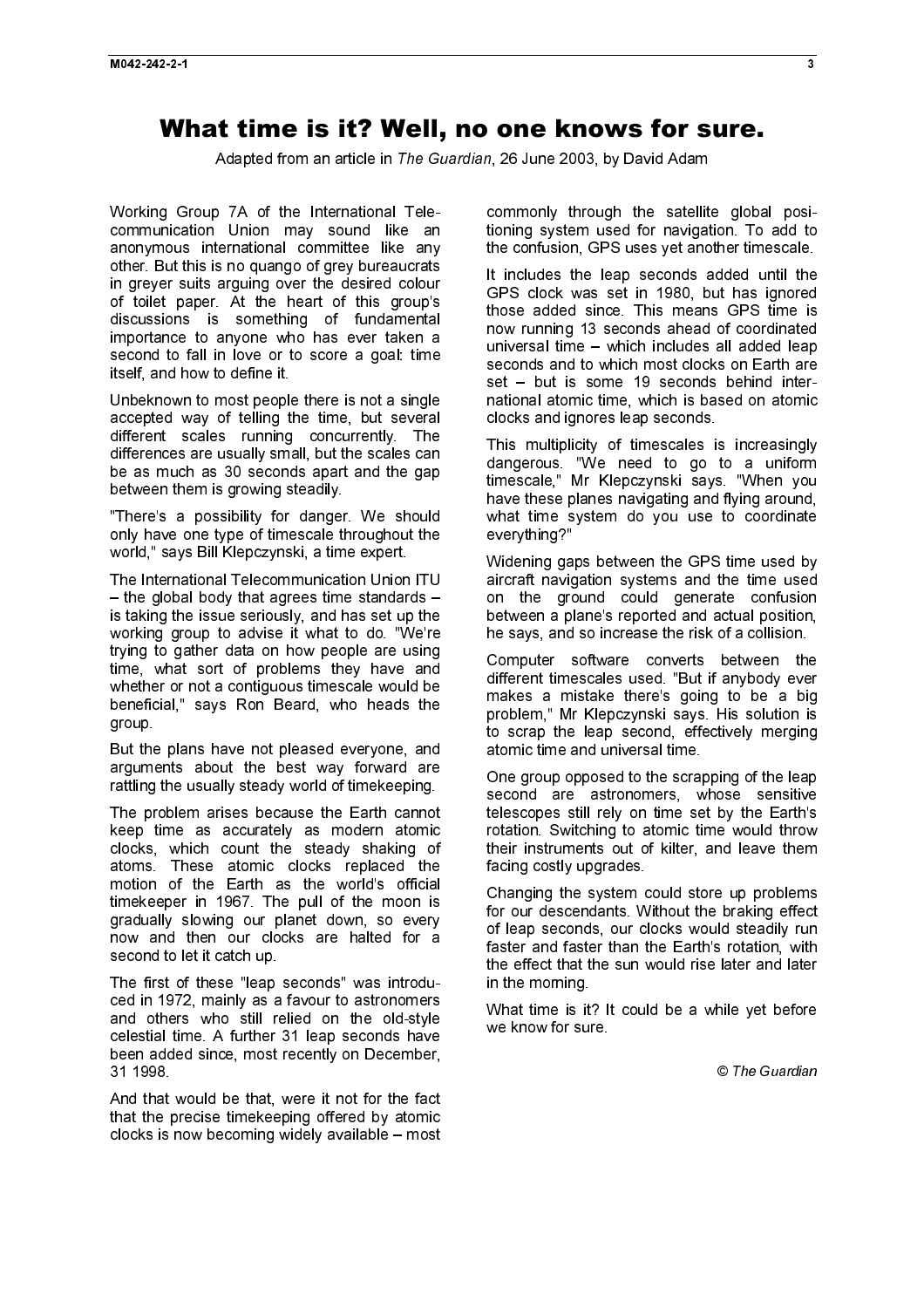### READING TASK 2: GAPPED TEXT

In the following extract 9 sentences have been removed.

Choose from sentences A–J the one which fits each gap 1–9. There is one EXTRA sentence which you do not need.

Write your answer on the answer sheet and shade in the appropriate circle.

There is an example at the beginning: Gap 0.

# A place where the past is not another country

Adapted from the article in The Independent, 11 August 2002, by John Warburton-Lee

Through the thick glass of a museum case, I stared into the sightless eyes of the Ampato Maiden. For 500 years this Inca mummy had lain buried beneath the summit ice of Nevado Ampato volcano in mummy was released from her icy tomb and fell down the mountainside, where it was found by the archaeologist Johann Reinhard who brought her to the Catholic University in Arequipa.

Juanita, as she is nicknamed, was the daughter of a noble Inca family. She was just 14 when she was selected to be sacrificed to the Inca gods. \_\_1\_\_ A blow from a priest's ceremonial axe despatched her on her final journey to join the gods, taking with her the prayers of the Incas for relief from drought.

There is an example at the beginning: Gap 0.<br> **A place where the past**<br>
Adapted from the article in The Independ<br>
Through the thick glass of a museum case, I sta<br>
500 years this Inca mummy had lain buried be<br>
southern Peru southern Peru. Then, in 1995, the marking Sabancaya volcano began to ergit. \_0\_\_ K The matchmologies defined and the control of the calibration of the particle in the nearby Sabancaya volcano began to erupt. Let the contro Juanita provides a link with the past that you could miss in modern Arequipa. Outside the museum, the streets of Peru's second city bustle with students and tourists. I made my way to the Plaza de Armas, one of the grandest and most beautiful of any city in South America. The twin-towered cathedral dominates one side of the plaza. <br>**2** Look up and you see the ice-covered cone of El Misti, a volcano towering over the city. Little remains of the original Inca city, but it is still gorgeous. The colonial architecture is a heady blend of Spanish, Moorish and mestizo influences. Francisco Pizarro, leader of the conquistadors, called Arequipa Villa Hermosa (Beautiful City). With its ornate buildings and perfect climate – 360 days of sunshine per year – it is not hard to see why.

I arrived on the eve of Arequipa Day, the anniversary to celebrate the re-founding of the city by the Spaniards in 1540. **3** After two days of parades, fireworks and parties, the last of the revellers staggered happily homewards and the city returned to its normal tranquillity. Arequipa's most remarkable building is the Santa Catalina Convent. \_\_4\_\_ It is a city within a city, two acres of narrow cobbled streets, cloisters and tiny plazas. I wandered through the maze of alleys, entranced by the colours: ochre walls against blue sky; blue walls against white colonnades. The details are exquisite: carved wooden doorways, elaborate murals lining the cloisters. The atmosphere was utterly serene.

**5** There are plenty of quiet places to escape the heat of the day: I sat drinking pisco sours at pavement cafés, read in the cool of shaded cloisters, and looked out across the terraced fields of the Chili Valley towards El Misti from hills on the fringe of the city. There's a lot to do at night, too: bars and restaurants ranging from disco pubs to traditional penas with wandering folk musicians playing Andean music.

I drove out of the city and up a rough dirt road over the shoulder of Chachani Volcano on to the barren altiplano, bound for the Colca Canyon, which claims to be the deepest canyon in the world. The Colca Canyon is the antithesis of Arequipa. In place of the elegant mansions, this is a rural idyll stuck in a time warp. Indian peasants till tiny plots with ox-drawn ploughs. \_\_6\_\_ Many date back more than 1,500 years.

Driving into a village, I found women sitting in the square spinning wool, dressed traditionally in embroidered waistcoats, full skirts and thick shawls. \_\_7\_\_ I based myself at the Colca Lodge, a comfortable hotel by a hot spring on the banks of the Colca river. In the early morning I met villagers on their way out to the fields, driving small flocks of sheep or carrying their ploughs. As the days warmed up the valley came alive: ant-like figures beavered away in the fields.  $8 \_ 8$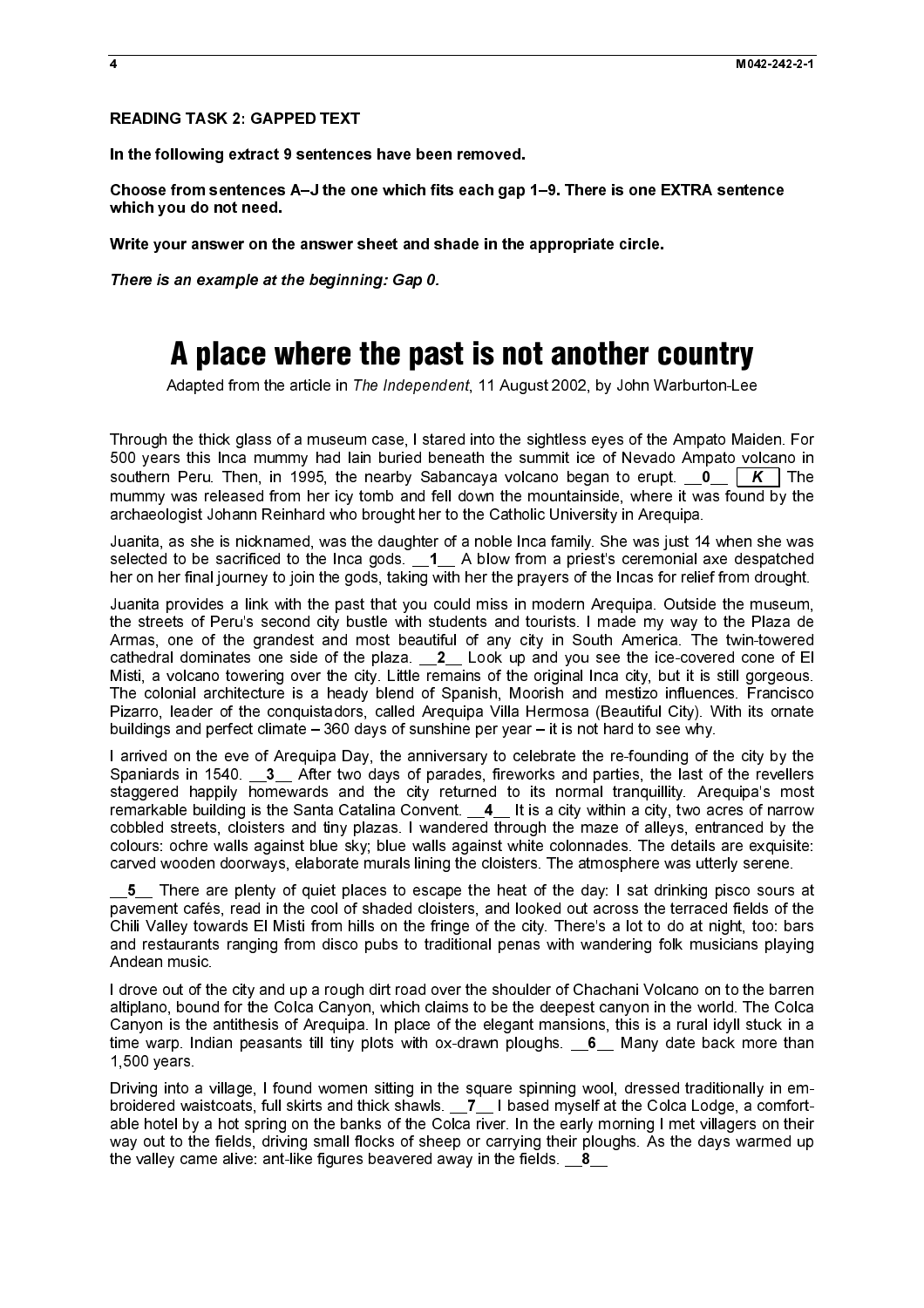Both Incas and Spanish conquistadors subjugated the people of the Colca Canyon, each leaving their mark. In the village of Maca, I witnessed a local fiesta.  $\qquad \qquad 9 \qquad$  Afterwards, plaster statues of Jesus mark. In the village of Maca, I will ressed a local fiesta. \_\_9\_ Afterwards, statist statues of Jesus<br>were born in a coremony that epidemical the extunctionary juxtaposition to Calpbelic and animatic<br>were born an afterward were borne in a ceremony that epitomised the extraordinary juxtaposition of Catholic and animistic religion. Men from each village in the canyon make an annual pilgrimage to the high snows to pray to the mountain spirits for water for the growing season. For many, this trek takes them up to the summit of Nevado Ampato. No longer are maidens offered as human sacrifices, but the belief in the spirit world is still strong.

© The Independent

- 
- 
- 
- 
- 
- 
- 
- A Overhead, condors soared on the thermals.<br>B The festivities had already begun and the PI<br>C Dressed in fine robes, she was led to the 20.<br>D Elegant colonial arcades complete the square<br>E Monks and nuns used to be publicly B The festivities had already begun and the Plaza was lined with cheering crowds.<br>C Dressed in fine robes, she was led to the 20.700ft summit of Newado Ampato.<br>D Elegant colonial arcades complete the square.<br>E Monks and nu C Dressed in fine robes, she was led to the 20,700ft summit of Nevado Ampato.<br>D. Elegant colonial arcades complete the square.<br>E. Monks and nuns used to be publicly killed.<br>F. Arequipa is a city to savour at leisure.<br>G. Be De Elegant colonial arcades complete the square.<br>
E Monks and nuns used to be publicly killed.<br>
F Arequipa is a city to savour at leisure.<br>
G Behind them stretched lines of brown thatched<br>
H Inside its buttressed walls, 20 E Monks and nuns used to be publicly killed.<br>
F Arequipa is a city to savour at leisure.<br>
G Behind them stretched lines of brown that<br>
H Inside its buttressed walls, 200 nuns and the their families and their patrons.<br>
I Da F Arequipa is a city to savour at leisure.<br>
G Behind them stretched lines of brown the list of brown the manifestance of the manifest and their patrons.<br>
I Dancers dressed as lnca warriors led :<br>
J Every available inch of G Behind them stretched lines of brown thatched houses, built of stone and mudbrick.<br>H Inside its buttressed walls, 200 nuns and their servants lived in seclusion, praying fo<br>their families and their patrons.<br>Dencers dress H Inside its buttressed walls, 200 nuns and their servants lived in seclusion, praying for the souls of<br>their families and their patrons.<br>I Dancers dressed as Inca warriors led a procession to the church where a priest hel their families and their patrons.
- 
- 
- I Dancers dressed as Inca warriors led a procession to the church where a priest held mass.<br>J Every available inch of ground has been terraced.<br>K Black ash covered the summit of Ampato and absorbed the sun's heat, causing **J** Every available inch of ground has been terraced.<br>K Black ash covered the summit of Ampato and absocked the summit of Ampato and absocked in the summit of Ampato and absocked in the summit of Ampato and absocked in the K Black ash covered the summit of Ampato and absorbed the sun's heat, causing the ice to melt.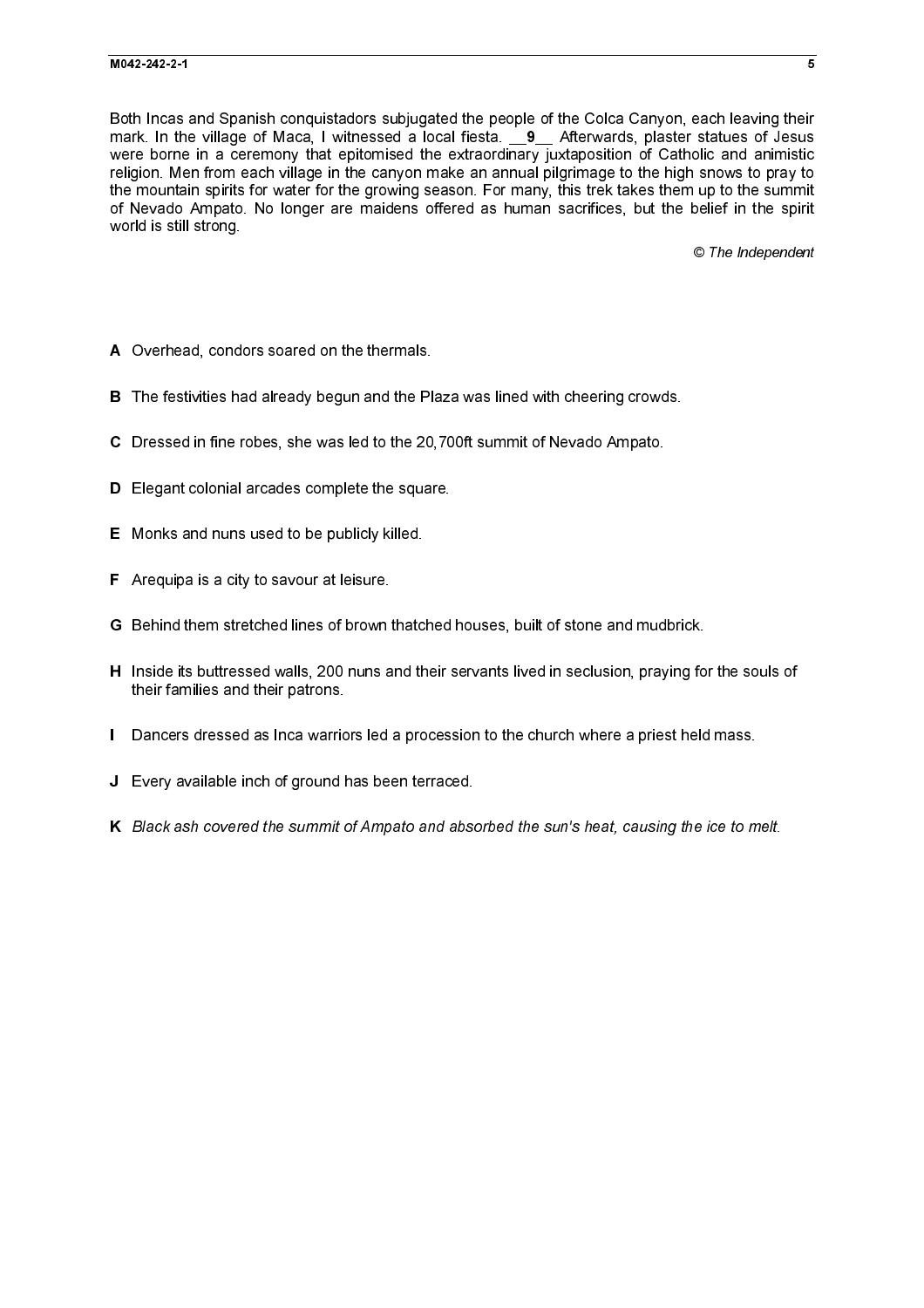### READING TASK 3: TRUE / FALSE / NOT GIVEN

Decide whether the following statements are TRUE / FALSE or NOT GIVEN.

Tick  $(\checkmark)$  the appropriate column on your answer sheet and shade in the appropriate circle. *Example:* 

0. Highly valued plants were found in the remote regions of Ecuador.

# 0. Highly valued plants were found in the remote regions of Ecuador.<br>
The hidden treasuring<br>
1. Lou Jost graduated from Yale University.<br>
2. Jost's collection of orchids is unique<br>
3. A lot of sunlight is essential for orc **The hidden treasure**

- 1. Lou Jost graduated from Yale University.
- 2. Jost's collection of orchids is unique.
- 3. A lot of sunlight is essential for orchids to grow.
- 4. It is feared that all endemic plants in Ecuador will disappear.
- 5. Jost is successful in finding new sorts of orchids.
- 6. Jost's discoveries chalenge the accepted theories about the development of endemic plants.
- 7. Jost thinks it is possible for endemic orchids to grow elsewhere.
- 8. It is believed that some endangered plants might survive global warming.
- 9. When exploring some regions, scientists were attacked by Shuar Indians.
- 10. 19th century discoveries inspire Jost to continue his exploration.

| c. | NG. |
|----|-----|
|    |     |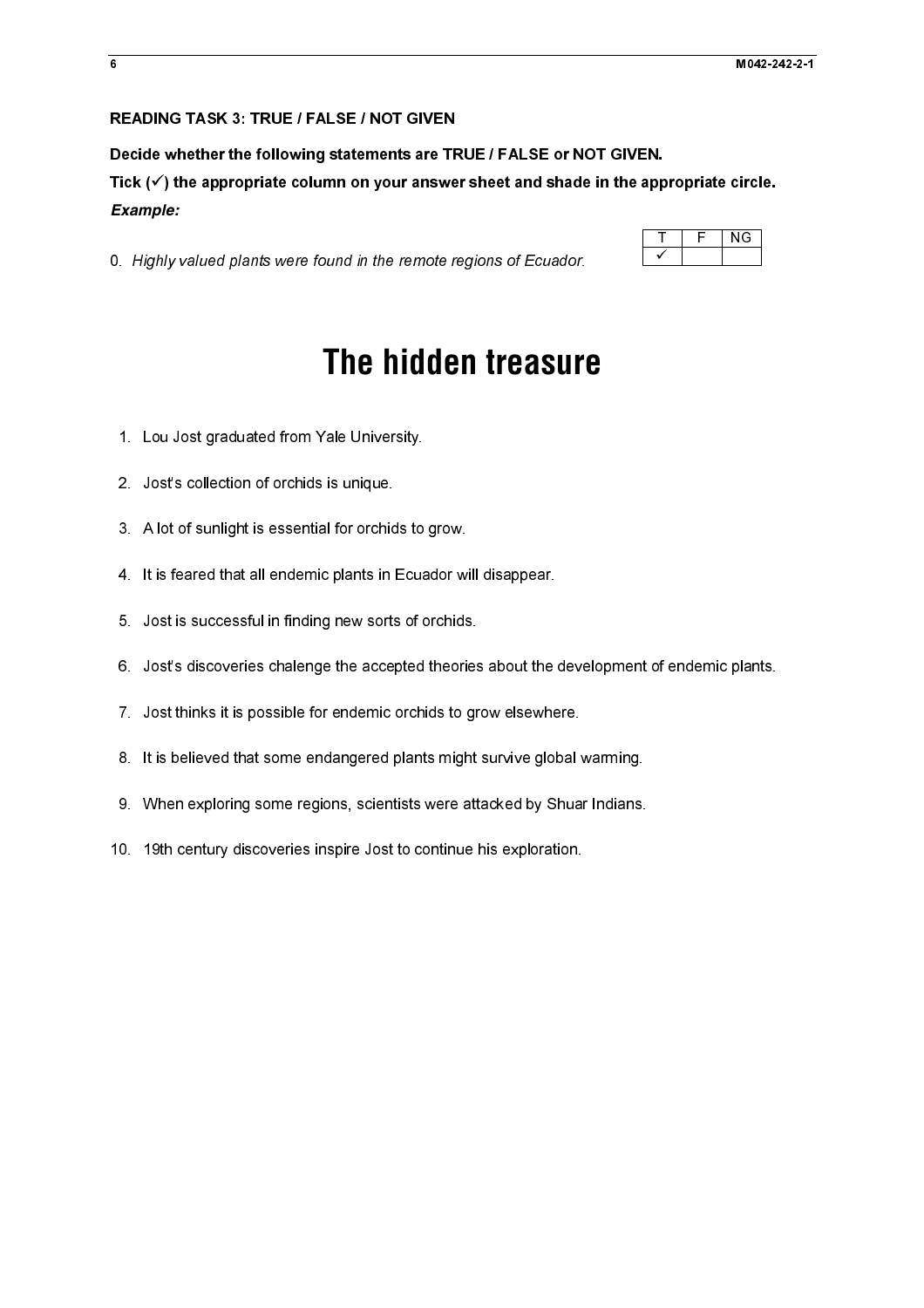# **The hidden treasure**

Adapted from the article in The Guardian, 7 May 2003, by Fred Pearce

High in the Andean mountains of Ecuador are cloud-covered mountains that no satellite has ever observed and no cartographer has ever mapped. Up there somewhere, the Incas are said to have hidden their treasure when the Spanish came calling half a millennium ago. Bounty hunters have so far failed to find the hoard. But Lou Jost, a US scientist and botanical adventurer, claims to have discovered the mountains' real ecological El Dorado – its vast collection of endemic orchids. His findings are changing our understanding of how and why plant species unique to particular localities survive.

Jost has spent six years living in the Ecuadorian Andes, collecting dozens of new orchid species in the remote cloud forests and valleys. He operates alone, without the help of any academic body. His tiny greenhouse, on the roof of his apartment in Banos, harbours a collection of plants found nowhere else on the planet. Most of his collection comes from the watershed of the River Pastaza, which carves through the Andes and down into the Amazon rainforest. The valley has more endemic orchids than anywhere else on the world. The Pastaza valley is the deepest and straightest in the eastern Andes. Every afternoon a hot wind blows in from the Amazon, bringing huge volumes of moisture that evaporates to form near-permanent clouds over the mountain ridges that flank the valley. In these wet, sunless environments, dozens of species of orchids have evolved, often with flowers so fragile that they would collapse in minutes anywhere else.

''Each species seems to specialize in a particular combination of rain, mist, wind, and temperature,'' says Jost. Some grow by thousand on a single ridge, but disappear just a few metres below the top. Ecuador is a hot spot for plants. Peter Jorgensen of the Missouri Botanical Gardens reported in the journal Science last November that current records show more than 4,000 species native to a country the size of Nevada, with four out of five species threatened with extinction. The Pastaza valley is the heartland of that diversity.

Jost has identified 90 endemic orchids around the valley during six years' study. On one red-letter day recently, he found four new species of Teagueia orchids in a single patch of moss on Mount Mayordomo. That single find

raised the number of known Teagueia species from six to ten. And since that day, he has found another 16 long, creeping Teagueia orchids on the mountain.

Meanwhile, he and other botanists have found 197 unique plant species in all in the Pastaza valley – more than the 180 found on Ecuador's other biological treasure house, the Galapagos Islands. ''The Galapagos is fully studied, but up here we have huge areas that have never been explored.'' The rarest orchids are no shrinking violets in their own habitat. ''High in the clouds, you come across whole areas of forest smothered in a single species of orchid that exists nowhere else on Earth. It is amazing.''

Jost believes that his findings conflict with conventional thinking about the evolution of endemic plants. ''The usual view is that endemism is caused by geographical isolation: the plants could grow elsewhere, but they cannot escape the confines of their single habitat. That's not true for these orchids,'' he says. They have tiny, dust-like seeds that can spread easily.

But the colonizations fail because they literally cannot grow anywhere else.

This might be good news for the survival of biodiversity if, as expected, the planet warms in the coming decades. Many endangered plants may be better at seeking new territory than botanists previously thought. But the question remains: if they are so picky about climate, will they find anywhere suitable to go? A widely respected and published botanical Indiana Jones, Jost is never happier than when clambering through the bone-chillingly cold, damp Andean valleys. As he says, ''The only way to discover the botanical secrets up there is to walk every ridge and valley.''

Some parts are guarded by Shuar Indians. descendants of the Inca gold-hoarders. But most are empty, except for the occasional mountain tapir and spectacled bear. ''There are mountain ridges here that no scientist has ever visited,'' Jost says. But whether braving bears, frostbite or belligerent locals, he rejoices in following in the footsteps of his hero, the 19thcentury English botanist Richard Spruce, who trekked through the Pastaza valley in the 1850s. He discovered ferns and liverworts that nobody has seen since.

© The Guardian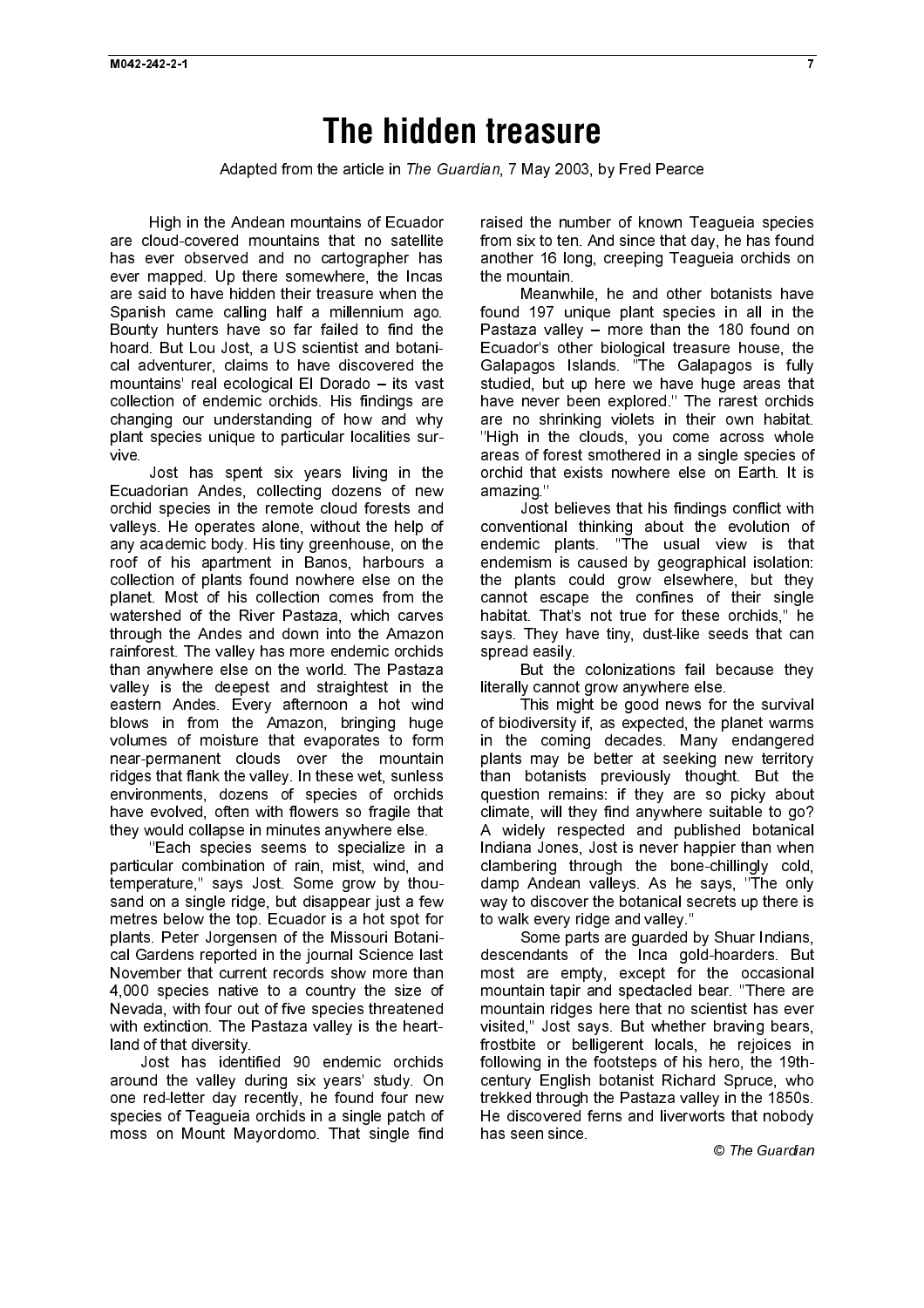### TASK 1: GAP FILL

vided on the answer sheet.

There is ONE word missing in each gap.

# **Fathers deserve their special day**

**E: POZNAVANJE IN RABA JEZIKA** (Čas reševanja: 40 minut)<br>TASK 1: GAP FILL<br>
Read through the article to the end *cardully*, then write the miss<br>
Read through the article to the end *cardully*, then write the miss<br>
Contracti Why is it that no one really cares about Father's Day? I've seen the shops, the huge placards bearing reminders, the horrid little selection of possible presents for the Big Guy in your  $\overline{\phantom{a}}0$   $\overline{\phantom{a}}$   $\overline{\phantom{a}}$ on Gulf War generals having somehow replaced novelty soaps shaped  $\overline{1}$  golf balls as the gift of choice for the more thoughtful progeny. And yet somehow all this commercial rumpus, the white noise of the tills, doesn't seem to hit home in quite the \_\_2\_\_ way as Mother's Day. It's as if people still subscribe to the notion that fathers **3** really deserve a special day, having things their own way pretty much all of the time. However, as a young father just snarled at me over the phone, that kind of thinking is out-dated: "\_\_4\_\_ is all different now. You've got us changing nappies, packing lunches and babysitting as much as any  $\underline{\hspace{1mm}}$  5  $\underline{\hspace{1mm}}$  I want some recognition and I want it now!" And on he went, bitching **6** sulking, like any bored frustrated housewife from the 50s. Somebody better get home quick and take off his apron, tell him how pretty his hair 17 and how the dinner sure smells good... Father's Day has definitely arrived.

My own father is  $\,$  8  $\,$  is commonly known as a character. Even at my age, there's a small sullen part of me that believes that his sole purpose in life \_\_9\_\_ been to embarrass and mortify me so severely that I've never expected any other man in my life to be entirely sane. Of 10\_, now I recognise that it's probably a good thing that he ran through my teenage pretensions like a hot knife through butter. And vet a cold shiver still scampers down my spine when I remember him \_\_11\_\_ up unexpectedly at my sixth-form college dressed in his work outfit – coal-black engineering grime all over his face and down his jumper, a dusty hat on his \_12\_, a cracked Thermos tucked under his arm, and a big mouth yelling for me to hurry up and get into 'Fang' (his name for his dilapidated Ford Cortina).

"Who's he?" some asked. My close \_\_13\_\_ already knew. He was the guy who \_\_14\_\_ chased them out of the kitchen late one night, yelling: "It's not a bloody cafe, you know," There was also 15\_ incident involving the amusing removal of a front denture that I can't quite bring myself to relate. People always seem to have some complaint about their father – too distant, too cold, too demanding, Everywhere I turned, there he was, leaning on Fang, ready to take myself and my sister out on some strange and terrifying trip \_17\_ the World of Work. That was the other thing about my father; he never seemed to catch on that we were girls and might not enjoy accompanying \_\_18\_ on his huge array of 'second jobs' – the furniture removal, the garden clearing, the turnip picking. How I sulked and whined.

Read through the article to the end carefully, then write the missing words in the spaces pro-<br>
Contractions such as compliant to the end carefully, then write the missing words in the spaces pro-<br>
Contractions such as co Contractions such as can't, isn't, it's etc count as one word.<br>Contractions such as can't, isn't, it's etc count as one word.<br>There is one word missing in each gap.<br>
There is an example at the beginning: Gap 0.<br>
Fatheres i There is an example at the beginning: Gap 0.<br>
Fathers described from an article in The Observe<br>
Why is it that no one really cares about Father's<br>
reminders, the horrid little selection of possible profile<br>
con Gulf War ge Adapted from an article in The Observer Magazine, 15 June 2003, by Barbara Ellen<br>
that no one reality cares about Father's Day? Ive seen the shops, the huge placar<br>the place of the Signary And yiel someone all the observe remnies: the horrid little selection of possible presents for the Big Guy in your \_0 \_ liftle in the bottom of the Big Guy in your \_0 \_ liftle the horrid little selection of the former than common can then the horse for t too feckless, too cruel,  $\frac{16}{16}$  with my father, the problem seemed to be that he was to there.<br>Everywhere it turned, there he was, leaning on Fang, ready to take myself and my sister out on some<br>strange and terrifyin In the intervening years there has been the expected plethora of large and small embarrassments 19\_ myself and my sister – some boyfriends staring straight into the face of our gene pool and finding hell waiting there. Others have found him hilarious, especially when he relates the tale of how I was the ugliest baby the hospital had ever seen. I remember once reminding  $\_\,\!\_2$ 0  $\_\!\!\_$  that I must never get rich or famous,  $\frac{21}{\mu}$  then I'd have to go on This is Your Life and my father would be there amusing Michael Aspel with his ugly-baby stories. For all that, these days I appreciate my father more, and it's not al get rich or famous, 121 then I'd have to go on This is Your Life and my father would be there<br>amusing Michael Aspel with his ugly-baby stories. For all that, these days I appreciate my father more, and it's not all to do with him living 100 miles \_\_22\_\_. I can see now how all those horrific summers spent wrestling with dusty furniture and muddy vegetables, all those dreadful afternoons caused  $\_\,\_\,\_\,\_\,\_\,\_\,\_\,\_\,\_\,\_\$  my father's innate refusal to excuse me  $\_\,\_\,\_\,\_\,\_\,\_\,\_\,\_\,\_\,\_\,\_\,\_\,$  the grounds of my being a girl, shaped my feminism. When I haven't done things throughout my adult life, it's been because I'm lazy or not interested, it's never occured to me for a single second not to do anything because I'm female. Oddly, therefore, I have a man to thank for my feminist mindset and that man happens to be my father. **25** they're still selling them, the soapy golf balls are on me.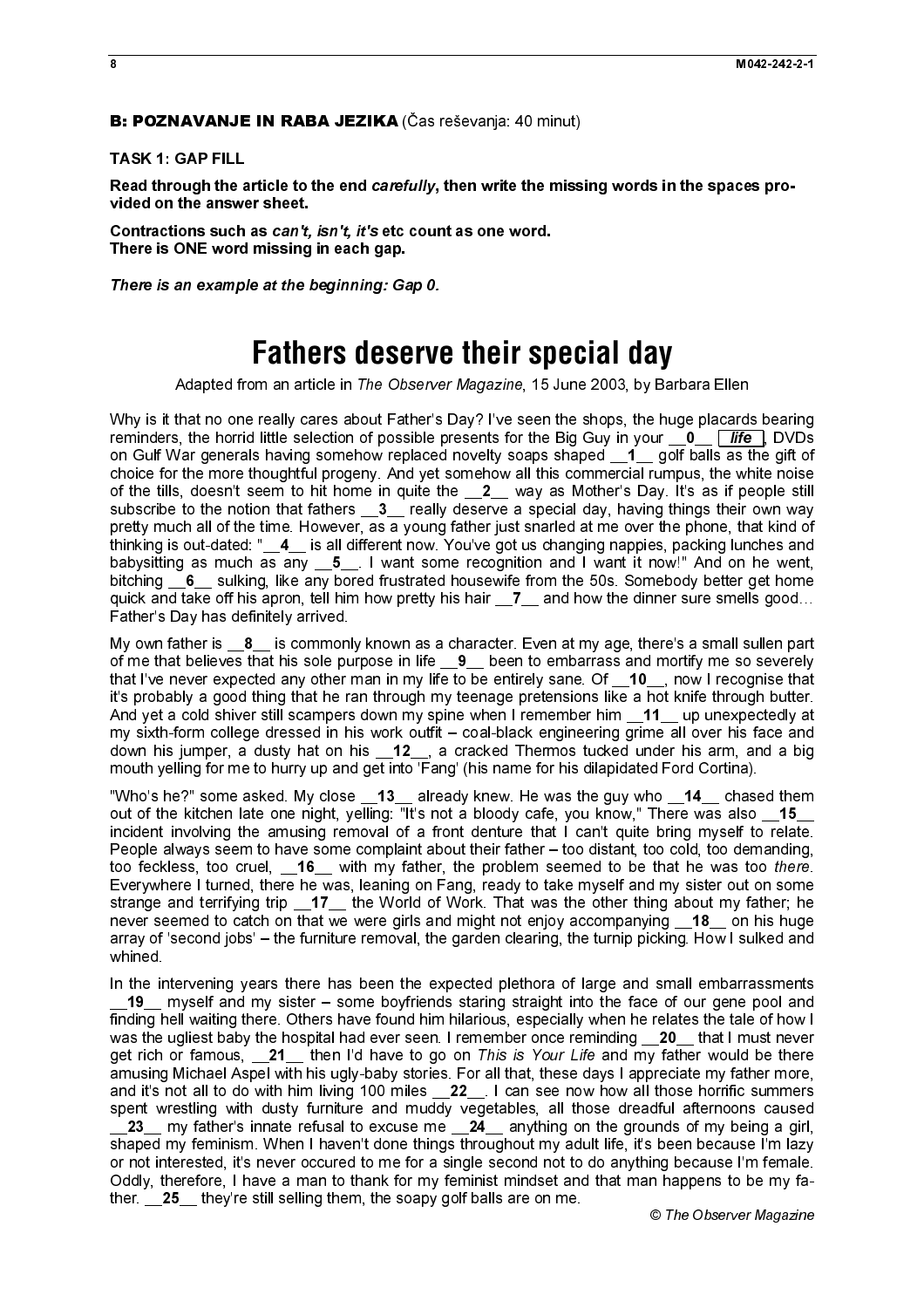TASK 2: GAP FILL

Write the correct form of the verb given in brackets in the spaces provided on your answer sheet.

There is an example at the beginning: Gap 0.

# The sickness in health

Adapted from an article in The Observer Magazine, 15 June 2003, by Dr Simon Atkins

at 50 yards with my eyes closed. But when it came to recognising the symptoms in myself, I missed them completely, even when they \_1\_ (STARE) me in the face. The most likely reason for this is that, as a doctor, I subconsciously  $\_2\_$  (CHOOSE) to ignore them. It couldn't possibly be happening to me: doctors  $\begin{array}{cc} 3 & {\bf (NOT / GET)}$  ill like everyone else, we're special.

There is an example at the beginning: Gap 0.<br>
The Sickn<br>
Adapted from an article in The Observer<br>
In the surgery, I have always prided myself on  $\frac{1}{\sqrt{10}}$ <br>
In the surgery, I have always prided myself on  $\frac{1}{\sqrt{10}}$ <br> In the surgery, I mate always proted myself on .  $\Box$  <u>Being</u> plate to spot a case of mental distress<br>that by any spread my spot and when it came to recognising the symptoms in myself. In these<br>that as a doctor, I subcons But, of course, we aren't, as the obituary page of any medical journal illustrates. There you'll find details of the hunters who've become the hunted: the cardiologist who had a heart attack; the gynaecologist with ovarian cancer; and the psychiatrist who committed suicide. We are no more immune to illness than plumbers are to  $\underline{\phantom{a}}$  (HAVE) leaking taps. But for generations, we  $\underline{\phantom{a}}$  5 (PRETEND) that we should be and stiffened our upper lips in the face of symptoms that the rest of the population would seek help for. As house officers, we'd selfmedicate with antibiotics  $6$  (TREAT) chest or throat infections. We'd have to  $Z$  (GIVE) the last rites before taking a day off sick. And if this has been the profession's attitude to physical illness among its ranks, mental illness has been a complete taboo. As a result, very few doctors have sought help for fear of the effect it would have on their career.

In March, the British Medical Journal dedicated an entire issue to the subject of doctors' well-being, which illustrated not only the importance of the problem, but highlighted the fact that more help **8** (BE) now available, if only doctors would ask for it. One study estimated that as many as 28 per cent of health professionals are suffering with stress,  $\qquad 9 \qquad$  (COMPARE) to only 18 per cent of the general population. This stress was most commonly manifested in symptoms of anxiety, depression and alcoholism. The fact that the British Medical Association's counselling service **10 (DEAL)** with 150 calls per month is encouraging, but would seem from these figures to be just the tip of an enormous iceberg.

My own problems began in December 2001 when, while no-one was looking, an aggressive form of cancer crept up on my father and took him within three weeks of diagnosis. We spent that time at his bedside, as helpless spectators. As a doctor I felt impotent in the face of this disease and as a son I watched as my father, counsellor and friend \_11\_ (TAKE) from me almost overnight. At the same time, my wife discovered she \_\_12\_\_ (BE) pregnant. This was unplanned, as we \_\_13\_\_ (COMPLETE) our family four years earlier, and as a result we both found it very difficult to come to terms with, particularly with so much of our emotional energy **14** (TIE) up with my dad.

In the weeks after Dad's death, I \_\_15\_\_ (TRY) to support my mother. And with my wife suffering morning, noon and night sickness, two little 'Jedi knights' to look after and hassles at work, I had precious little time to deal with my own sense of loss. The stress started to mount and I gradually became unwell.

© The Observer Magazine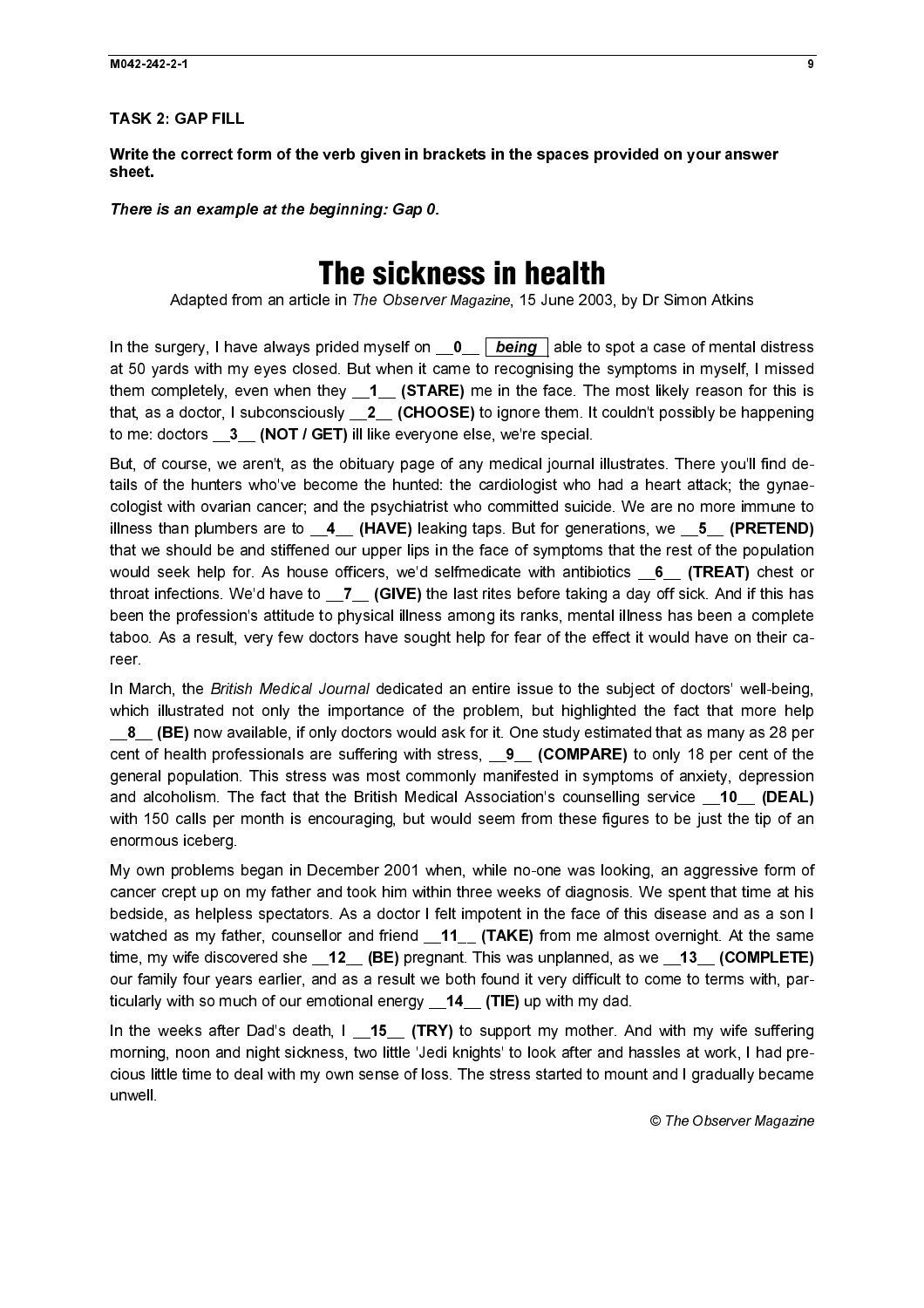$\frac{1}{2}$ 

# The quest for happiness

Adapted from an article in The Independent, 7 October 2002, by Lewis Wolpert

- reported in The Independent as saying that he was a little sad as he would have liked to have stayed on longer. This is but one example showing how so that economists need to measure happiness to determine policy. So, I was happy to be invited to a meeting on happiness at the London School of Economics.
- Write the correct form of the values<br>
There is an example at the be<br>
There is an example at the be<br>
The C<br>
Adapted from an art<br>
0)<br>
MANAGE<br>
2)<br>
MANAGE<br>
1) IMPORTANCE<br>
difficuse<br>
1)<br>
MPORTANCE<br>
2)<br>
REASON<br>
2)<br>
2)<br>
REASON<br>
2 answersheet.<br>
The quest for happiness<br>
Magnet form an anticle in The *bootpendent* 7 October 2002, by Lewis Wojner<br>
(and the correct on The independent as a sign that is a sign that we say that the space set in the space There is an examples<br>Ada<br>(1) IMPORTA<br>(1) IMPORTA<br>(2) REASON<br>(3) CALCULA<br>(4) ENVIOUS<br>(5) APPAREN<br>(6) MOUNTA<br>(7) COMPLET<br>(8) BEHAVE<br>(9) CHARACT<br>(9) CHARACT **The quest Hermannia**<br>
MANAGE Adapted from an article in *The Indep*<br> **O)** MANAGE A  $-0$   $\frac{0}{\text{m} \text{anager}}$  is reported in *The Indep*<br> **11** IMPORTANCE difficult it is to understing that example liked to have stay<br>
was ha 1) IMPORTA<br>
2) REASON<br>
3) CALCULA<br>
4) ENVIOUS<br>
5) APPAREN<br>
6) MOUNTAI<br>
7) COMPLET<br>
8) BEHAVE<br>
9) CHARACT<br>
10) PLEASE 2) REASON<br>
3) CALCULATE<br>
4) ENVIOUS<br>
5) APPARENT<br>
6) MOUNTAIN<br>
7) COMPLETE<br>
8) BEHAVE<br>
9) CHARACTER<br>
10) PLEASE 3) CALCULA<br>4) ENVIOUS<br>5) APPAREM<br>6) MOUNTAI<br>7) COMPLET<br>8) BEHAVE<br>9) CHARAC A  $\_\_$  (*manager*) who had just made £26m from the sale of his firm was alled be a higher than the sale of his firm was likeled as the worldwe liked to have stayed on longer. This is but one example a browing how that ex difficult it is to understand happiness. But it is an  $\_1$  problem; so much mot<br>so that economists need to measure happiness to determine poicy. So, I<br>was happy to be invited to a meeting on happiness at the London Schoo One thing I learnt was that money can buy a  $\frac{2}{2}$  amount of happiness –<br>there is a statistically strong link between income and a reported feeling of<br>well-being – and those with the lowest incomes in Europe and the US there is a statistically strong link between income and a reported feeling of well-being – and those with the lowest incomes in Europe and the USA show much higher dissatisfaction with life. Lottery-winners do feel happier, very unhappy to being very happy. Studies on civil servants found that there is increased satisfaction and health the greater the control individuals have not very good at determining just what experience will actually increase our happiness. We tend to expect a future event to have a greater impact than the same event actually has had in the past.
- danger and misery. Why do it? The answer may lie in self-esteem, goal
- One must be careful in measuring happiness as the instantaneous feeling. reduces with time. People believe that becoming a paraplegic is much worse than paraplegics themselves find their own condition.
- $\overline{1}$   $\overline{1}$  4) ENVIOUS<br>5) APPARENT<br>6) MOUNTAIN<br>7) COMPLETE<br>8) BEHAVE<br>9) CHARACTER<br>10) PLEASE 5) APPAREN<br>6) MOUNTAI<br>7) COMPLET<br>8) BEHAVE<br>9) CHARACT 6) MOUNTAIN<br>7) COMPLETE<br>8) BEHAVE<br>9) CHARACTEI<br>10) PLEASE 7) COMPLETE<br>8) BEHAVE<br>9) CHARACTE<br>10) PLEASE 8) BEHAVE<br>9) CHARACTEI<br>10) PLEASE 9) CHARAC<br>9) CHARAC<br>10) PLEASE 10) PLEASE<br>10) PLEASE  $\frac{1}{2}$  $\frac{1}{2}$  $\begin{bmatrix} 1 \\ 1 \end{bmatrix}$  $\frac{1}{2}$  $\frac{1}{2}$  $\overline{a}$ 10) PLEASE<br>10) PLEASE<br>10) PLEASE and  $\overline{3}$  suggest it would take about  $\overline{4}$  in to change somene from being<br>over their over the since asset statistic word to the since about  $\overline{4}$  is increased satisfaction and health the greater the control indi over their work.  $\underline{\mathbf{A}}_c$  can be a serious negative factor. We are also,  $\underline{\mathbf{S}}_p$ ,  $\overline{\mathbf{S}}_p$  can be a serious negative factor. We are also,  $\underline{\mathbf{C}}_p$  happiness. We tend to expect a future event to have a A nice analysis was made of  $\underline{6}$ , which can involve severe discomfort,<br>
danger and missery. Why to ti? The answer may lie in self-esteem, goal<br>
bly among the many  $\underline{8}$ , that lead to happiness.<br>
One must be careful  $\overline{J}$  or praise by others and mastery of the situation, all of which are proba-<br>bly among the many  $\underline{.8}$  that lead to happiness.<br>One must be careful in measuring happiness as the instantaneous feeling.<br>Indeed, it i bly among the many  $\underline{\hspace{0.1cm}} 8$  that lead to happiness.<br>One must be careful in measuring happiness as the<br>Indeed, it is a  $\underline{\hspace{0.1cm}} 9$  of happiness that the initia<br>reduces with time. People believe that becoming a Indeed, it is a  $\_\_9$  of happiness that the initial reaction is strong, but<br>reduces with time. People believe that becoming a paraplegic is much worse<br>than paraplegics themselves find their own condition.<br>Can happiness r Can happiness really be assessed as if there were some sort of "joy juice" whose quantity in a person can be measured? I am unpersuaded, as the causes of happiness and unhappiness seem so varied. But there may be a common pathway; studies show that the  $\_10$  in approaching some goal<br>is associated with increased activity on the left side of the brain, while the<br>pleasure of having achieved it is associated with the right. Also, the i is associated with increased activity on the left side of the brain, while the pleasure of having achieved it is associated with the right. Also, the immune system works better if an individual is happy. Perhaps one day neurobiologists will be able to measure happiness, but at present it is easier to focus on the causes of unhappiness, just as ill health is easier to study than health.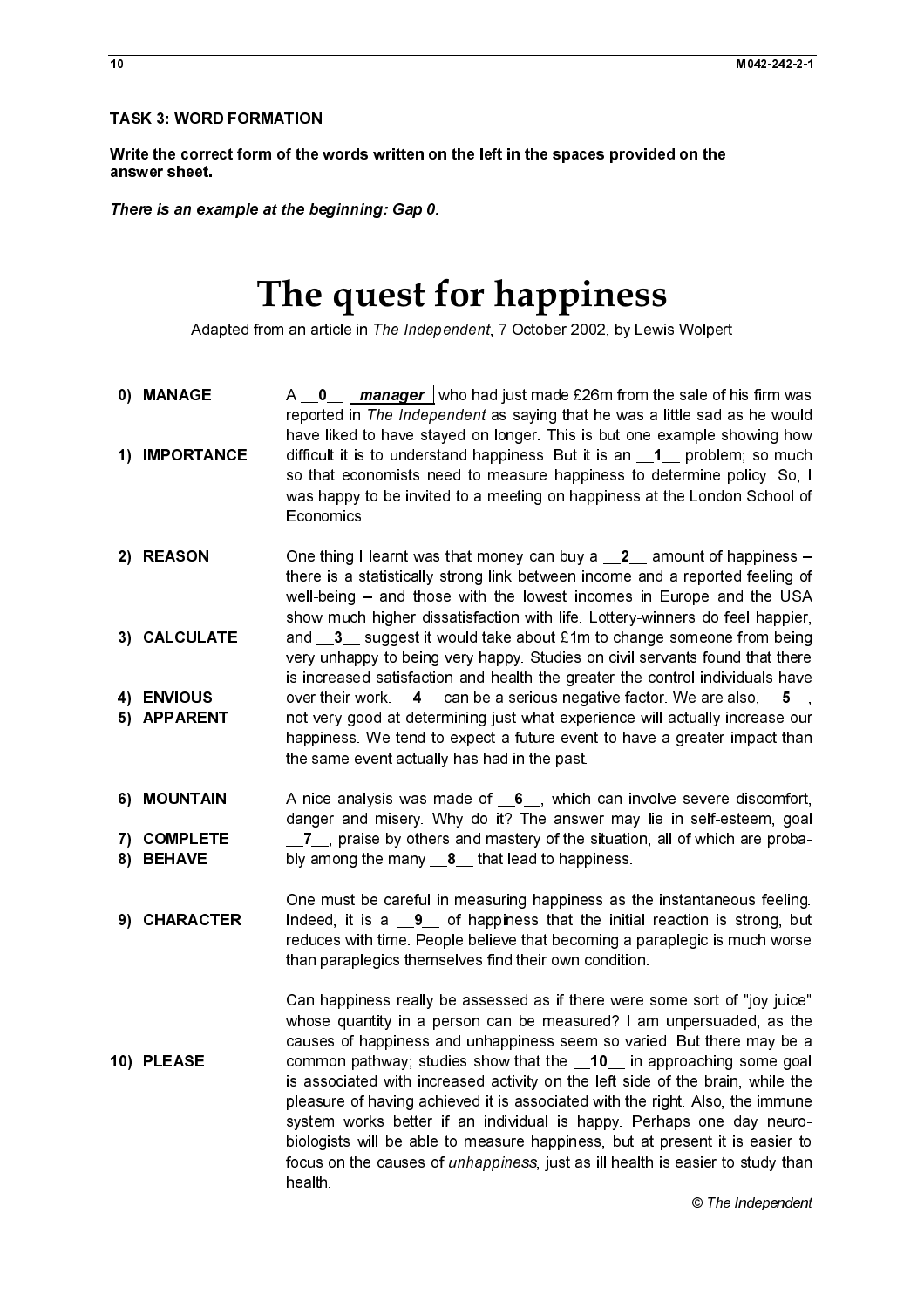PRAZNA STRAN